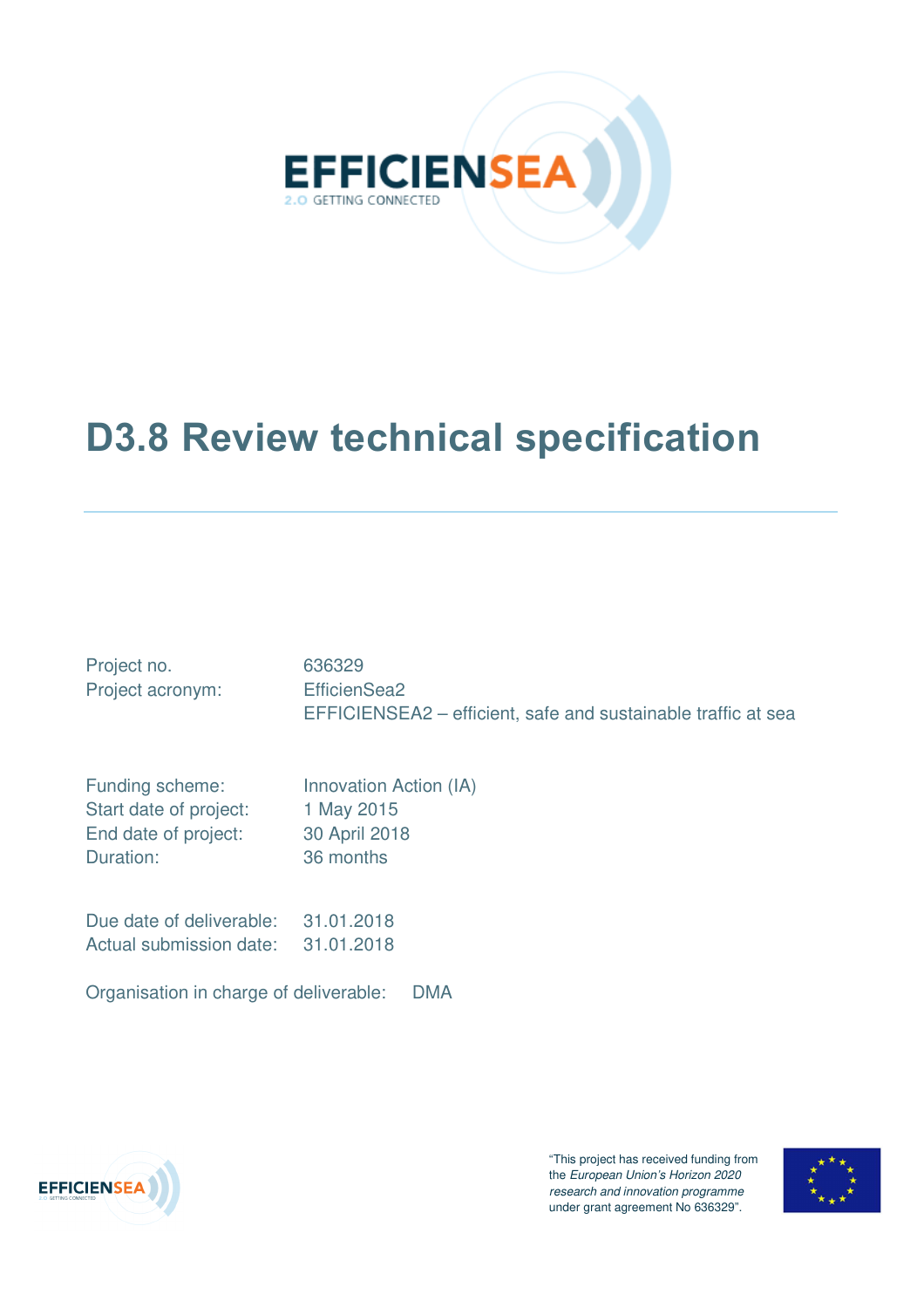# **Document Status**

### **Authors**

| <b>Name</b>               | Organisation |
|---------------------------|--------------|
| <b>Thomas Christensen</b> | <b>DMA</b>   |
|                           |              |
|                           |              |
|                           |              |
|                           |              |
|                           |              |

## Document History

| Version | <b>Date</b> | <b>Initials</b> | <b>Description</b> |
|---------|-------------|-----------------|--------------------|
| 1.0     | 29.01.2018  | <b>THC</b>      | Initial version    |
|         |             |                 |                    |
|         |             |                 |                    |

### Review

| Name | Organisation |
|------|--------------|
| N/A  | N/A          |
|      |              |
|      |              |
|      |              |
|      |              |



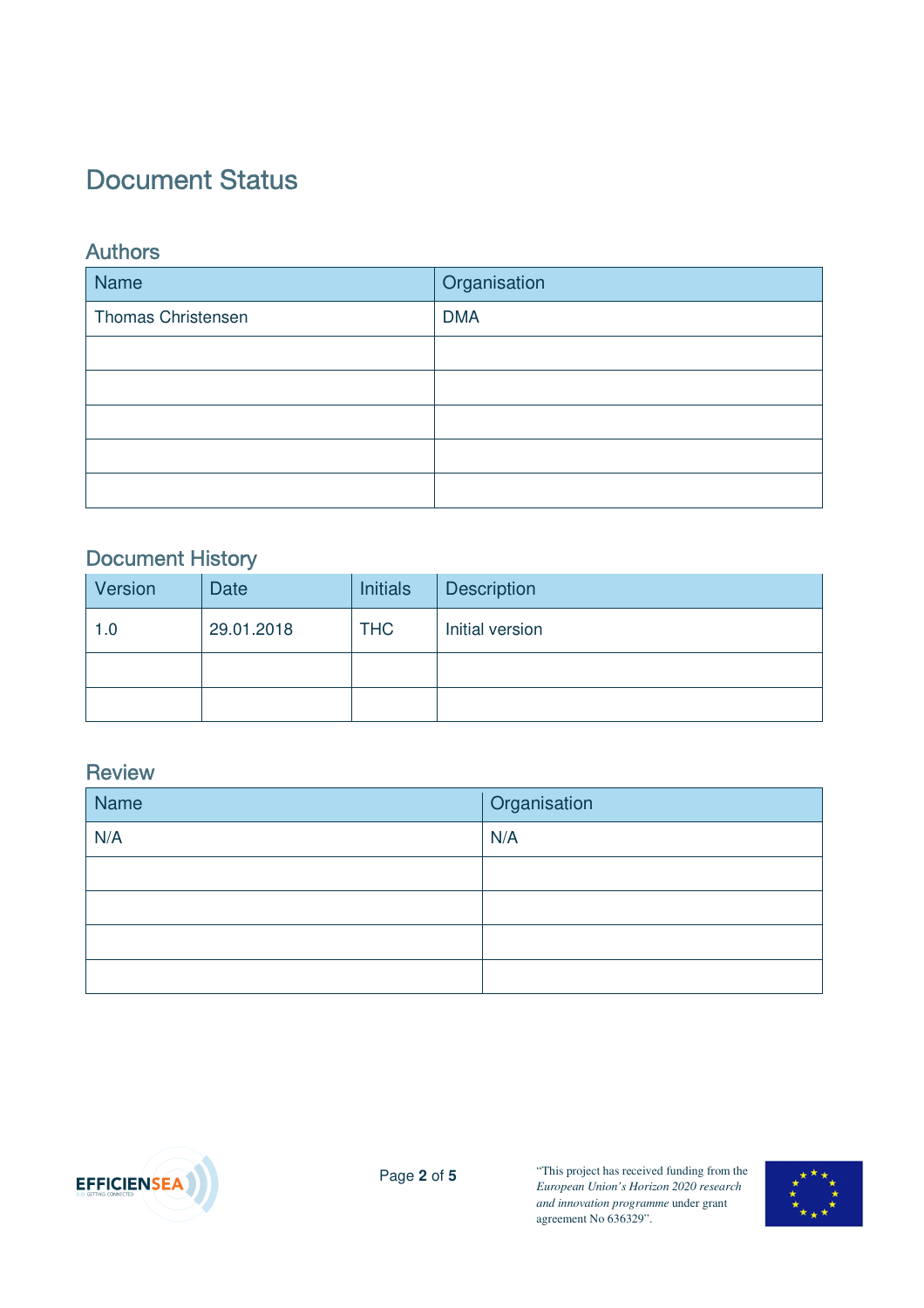## **Contents**



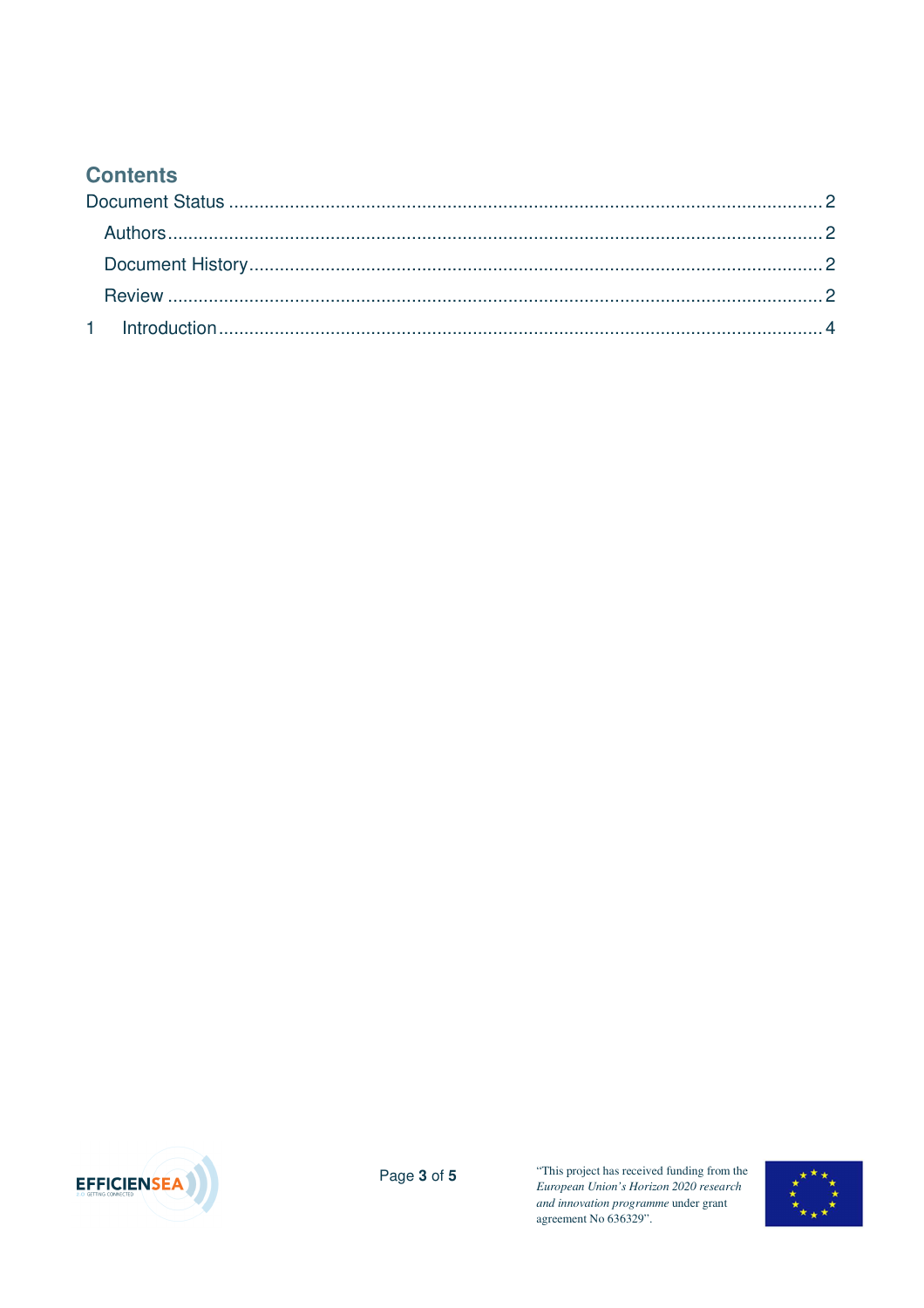# 1 **Introduction**

As is apparent from the title of this deliverable, the original intention was, that this was to be a report of a review process of deliverable 3.7 Technical Specification of the Maritime Cloud (which subsequently has changed name to the Maritime Connectivity Platform (MCP)). However, this does not seem appropriate at this stage of the project. The MCP has been developed continuously throughout the project in collaboration with other projects; STM validation project (EU, Connecting Europe facility) and the SMART Navigation project (Korean governmental project), and the technical specification is the key document describing the platform (MCP) from a technical perspective. The technical specification is thus a living document, which is continuously updated as the platform evolves.

Since the technical specification (D3.7) was initially uploaded to the project portal, it has been updated, and it will be updated again before the end of the project, and we propose that the latest version will at that time be uploaded to the project portal. Furthermore, it will also continue as a live document after the end of the project, since the MCP has proved to be a viable concept that will be continued to be operated and developed after the termination of EfficienSea2.

Attached to this document is the most recent version of the technical specification (v. 2.1). The main updates are in the description of the MMS (aligned with work done in the SMART Navigation project), the roaming device (aligned with work in WP2 in EfficienSea2) and the MCDC; Maritime Connectivity platform Demonstrator Component (which is developed within WP3 in EfficienSea2). The purpose of the MCDC is to serve as a demonstrator component and reference implementation for manufacturers of ship bridge equipment, on how to make use of the MCP core components in their systems.